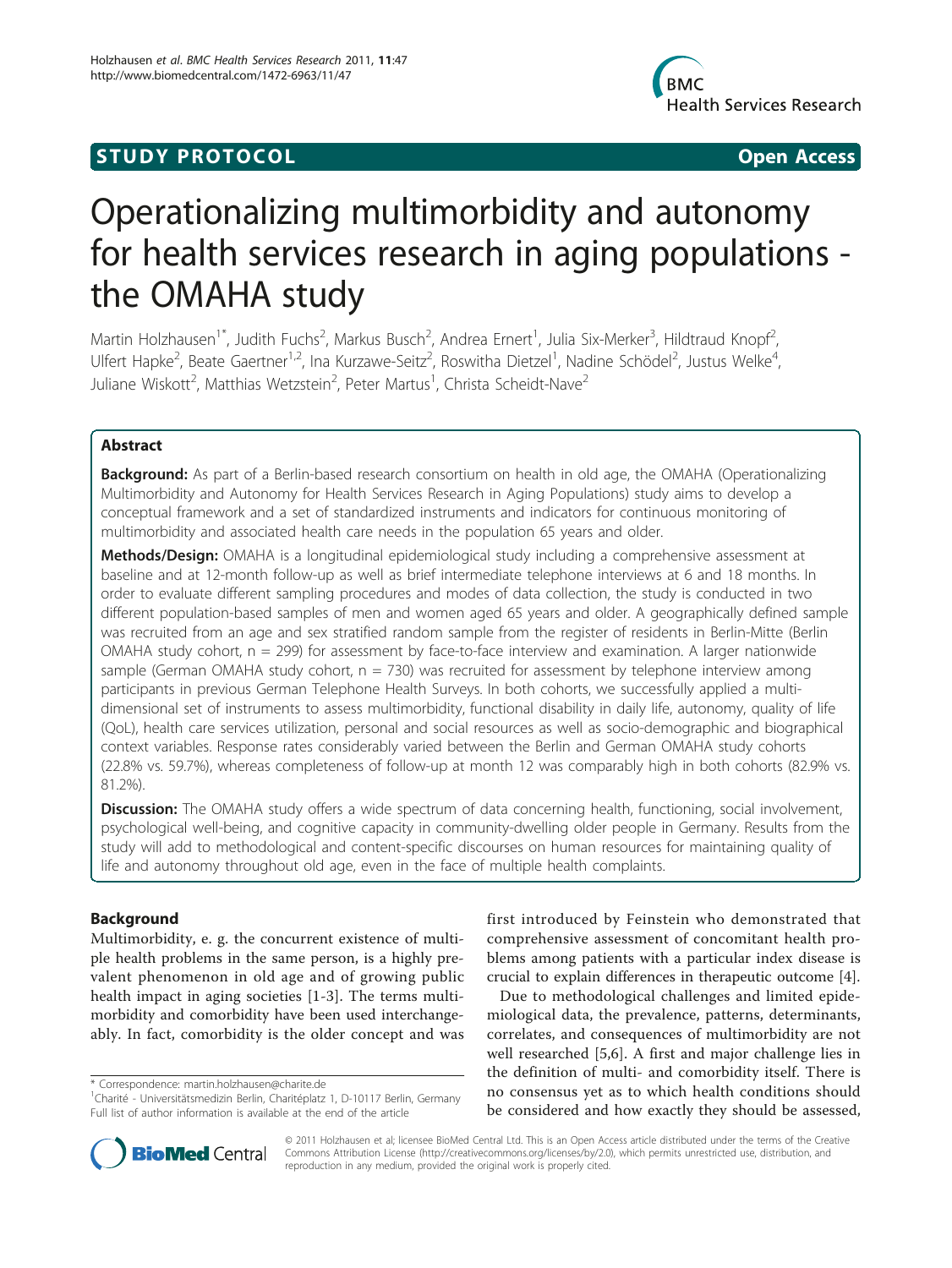summarized and weighted in order to arrive at some overall measure of burden of illness. Apart from quantitative aspects, the type and patterns of concurrent morbidities will matter with respect to treatment options and prognosis. A second challenge relates to measuring the impact of multi- and comorbidity [\[7,8](#page-9-0)]. As many of the health complaints people face in old age are chronic and progressive, and as multiple concurrent conditions are known to interact, measures of disease-specific treatment success, such as 'cure' or reduction in some surrogate measure may not be appropriate. The focus of geriatric outcome research is hence on functional measures, such as critical exhaustion of specific body functions (often termed as 'frailty'), functional disability in daily life, and social participation on one hand and on subjective measures, such as quality of life (QoL) and self-determination (autonomy) on the other [\[9,10](#page-9-0)]. However, there is an ongoing debate within health sciences on how to define these constructs, and on which instruments should be used to assure standardized assessment and comparability of study results [[11](#page-9-0)-[13\]](#page-9-0). A third and not too minor challenge lies in the fact that the relationship between multimorbidity and various outcomes is likely to be modified by a number of medical as well as non-medical resources and risk-factors. This concept has been referred to as patient complexity [\[14](#page-9-0)]. Examples for personal resources relevant to maintain autonomy and quality of life despite functional impairment and reduced health status include health-related knowledge, beliefs, competences, and proactive behaviour [\[15](#page-9-0)]. External resources include perceived social support, living conditions, and quality of health care [[14](#page-9-0)]. Beyond that, context variables such as socio-demographic and cultural background as well as critical life events at personal or societal level need to be considered [\[16,17\]](#page-9-0).

Against this background, the Federal Ministry of Education and Research (BMBF) launched a long term research initiative on 'Health in Old Age'. A total of six research consortia qualified for an initial three-year funding period (2008-2010) to provide insight into the epidemiology and socioeconomic consequences of multimorbidity in older people in Germany [[18](#page-9-0)]. Among these, the Berlin-based consortium Autonomy Despite Multimorbidity in Old Age (AMA) focuses on resources and potentials to maintain everyday-functioning and self-determination of older people with multiple health constraints [\[19\]](#page-9-0).

The population-based AMA subproject OMAHA (Operationalizing Multimorbidity and Autonomy for Health Services Research in Aging Populations) aims to develop a conceptual framework and a set of standardized instruments and indicators for continuous monitoring of multimorbidity and associated health care needs in the population 65 years and above. Main specific goals are: (1) to develop an algorithm for the comprehensive assessment

of multi- and comorbidity, (2) to analyze patterns, correlates, determinants, and consequences of multi- and comorbidity; (3) to evaluate an innovative instrument for preference-based QoL assessment among elders with multimorbidity; (4) to examine the effectiveness and efficiency of different recruitment strategies and to characterize difficult-to-reach subgroups of the population 65 years and older. We describe here the design, methods, study population, and data base of the OMAHA study.

# Methods/Design

# Study design

The OMAHA study is designed as a population-based longitudinal epidemiological study of multimorbidity in the population aged 65 years and older. With regard to methods applied for continuous nationwide health monitoring in Germany [\[20](#page-9-0)], the OMAHA project uses two different modes of data collection and sampling frames: (1) assessment by standardized computer-assisted personal interview (CAPI) and examination in a geographically defined population sample of men and women 65 years and older residing in the inner district of Berlin (Berlin-Mitte) as of July 15, 2008; (2) assessment by standardized computer-assisted telephone interview (CATI) in a nationwide population sample of men and women aged 65 years and older who participated in previous German Health Telephone Surveys and had agreed to be re-contacted. In each case, the study protocol consisted of a comprehensive assessment at baseline and at 12-month follow-up. In addition, short intermediate telephone follow-up interviews for assessment of vital and functional status were conducted at month 6 and 18.

The study was approved by the local ethics committee at Charité - Universitätsmedizin Berlin and conducted in compliance with data protection and privacy regulations as requested by the Federal and Berlin Offices for the Protection of Data. Study participants were informed in detail about the study objectives, interview and examination procedures as well as pseudonymized record keeping and subsequent data analysis. Persons participating in the personal interview and examination gave written informed consent prior to study inclusion. A subset also provided written permission to contact their family doctor for validation of specific self-reported medical conditions (e. g., ischemic heart disease, diabetes, asthma, chronic bronchitis). Oral informed consent to study participation was obtained from participants in previous German health telephone surveys before conducting the OMAHA baseline CATI.

# Sampling procedures and recruitment of study participants

For the Berlin OMAHA cohort, we drew an age (65-69, 70-74, 75-79, 80-84, 85+ years) and sex stratified random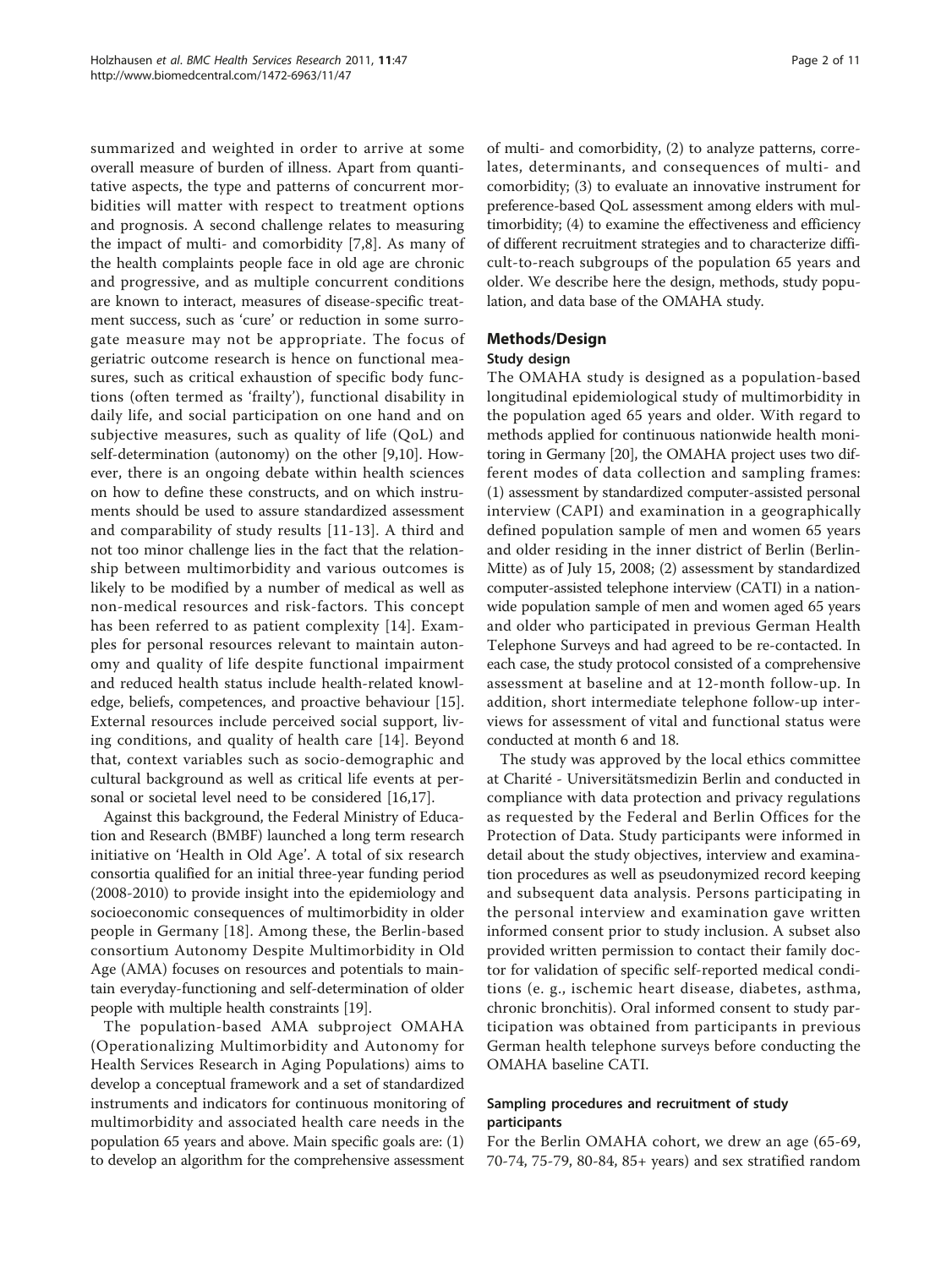sample of 2000 men and women aged 65 years and older from the official register of residents in Berlin-Mitte as of July 15, 2008. All individuals of the population sample who were then verified as alive, still living in Berlin-Mitte and available during the study recruitment period were eligible for the study. Exclusion criteria were: death, permanent change of residence outside of Berlin-Mitte or to an unknown address, and continuous absence from Berlin during study recruitment period. Anticipating an overall response rate of about 20% and an overall proportion of unverifiable contacts of 5-10%, the total sample size was sufficiently large to achieve a study population of  $n = 300$  for the main study and of  $n = 100$  for preceding pre-test evaluation.

To assure public support of the study, we communicated the study goals and logistics to members of the Berlin Medical Association via the official journal of the Berlin Medical Association (Anonymous, 2009) and to community officials (e. g., local police stations, churches) via telephone contacts.

Individuals belonging to the main sample were initially contacted by post. The letters contained a brief description of the study, an invitation to participate, and a prepaid self-addressed envelope together with a return sheet to fill in telephone numbers, preferred contact times, and choice of home or study centre visit for the assessment. Participants were offered a small monetary incentive  $(6\ 10)$  plus reimbursement for travel expenses. Foreign nationals were offered a brief description of the study in seven different languages (Turkish, Russian, Arabic, Serbian, Croatian, Polish, and English).

In order to identify and further characterize persons who did not participate, we explicitly asked family members or caregivers to respond in case that an eligible person was not able to participate due to cognitive impairment or severe illness and to consent to proxy telephone interviews.

Among persons who did not respond to the initial mailed invitation, we conducted a randomized controlled trial which evaluated the effectiveness and efficiency of three different intensified recruitment strategies: (a) personal visits, (b) telephone calls, or (c) mailed reminder letters including the initial invitation letter and enclosures. Statistical analysis of this comparative evaluation of recruitment strategies is completed and results are currently prepared for publication in a separate paper.

The German OMAHA cohort was recruited from a pool of persons who had previously participated in the German Telephone Health Surveys 2004 or 2006. Nationwide telephone health surveys have been conducted in Germany annually by the Robert Koch Institute since 2002/2003; sampling procedures and recruitment strategies have been previously described in detail [[21](#page-9-0)]. In brief, telephone numbers from complete listings of landline telephone connections belonging to private households in Germany are randomly generated, applying the Gabler-Häder method [[22](#page-9-0)]. This method assures that households with unregistered telephone numbers are included in the 'target sample' of telephone surveys. Random sampling at the individual level is achieved by the 'next-birthday-method', i.e. only the adult whose birthday is coming up next to the date of first contact to the respective household is included in the target sample. Automated redialling systems and computer-assisted interviewer guidance assure that telephone contact and interview procedures are conducted in a highly standardized and efficient way. In the 2004 and 2006 German Telephone Health Surveys, 56.1% and 56.6% of contacted persons 18 years of age and older completed the survey (3376 men; 3965 women in 2004 [\[23](#page-9-0)]; 2682 women and 2860 men in 2006 [[24](#page-9-0)]). The majority of survey participants 65 years and older (n = 1263 or 87.4% in 2004, and  $n = 846$  or  $86.0\%$  in 2006) consented to be recontacted by the Robert Koch Institute for future health surveys. Excluding  $n = 557$  persons who were part of a random sample included in a European telephone health survey, a total of  $n = 1552$  men and women remained to be re-contacted for the OMAHA baseline telephone assessment.

# Response and analysis of non-response bias

Of the total Berlin sample, 519 persons (26.0%) had initially been contacted for preceding pre-test evaluation, leaving a total of  $n = 1481$  persons for the main study (Figure [1](#page-3-0)). Of these, 173 persons (11.7%) were excluded as they had died ( $n = 68$ ), had changed residence  $(n = 85)$ , or were absent during the entire recruitment period (n = 20). Of the 1308 eligible persons, 299 (22.9%) participated in the study and completed the full baseline assessment between January and June 2009. Among 1009 non-participants,  $n = 384$  (38.1% of nonparticipants) declined full assessment but completed a short questionnaire (also available in the seven different languages mentioned above) covering self-rated health, limiting longstanding illness, disability, care dependency, living arrangements and marital status;  $n = 324$  (32.1%) of non-participants) declined both full assessment and short questionnaire; and  $n = 301$  (29.8%) did not respond to all our contacts. The short questionnaires were administered via standardized telephone interview or self-administered postal questionnaires which were returned in a self-addressed prepaid envelope. Among n = 296 participants surviving to the 6-month-followup, n = 291 (98.3%) completed the brief 6-month follow-up questionnaire delivered by standardized telephone interview. The 12-month follow-up assessment was conducted between January and April 2010 and is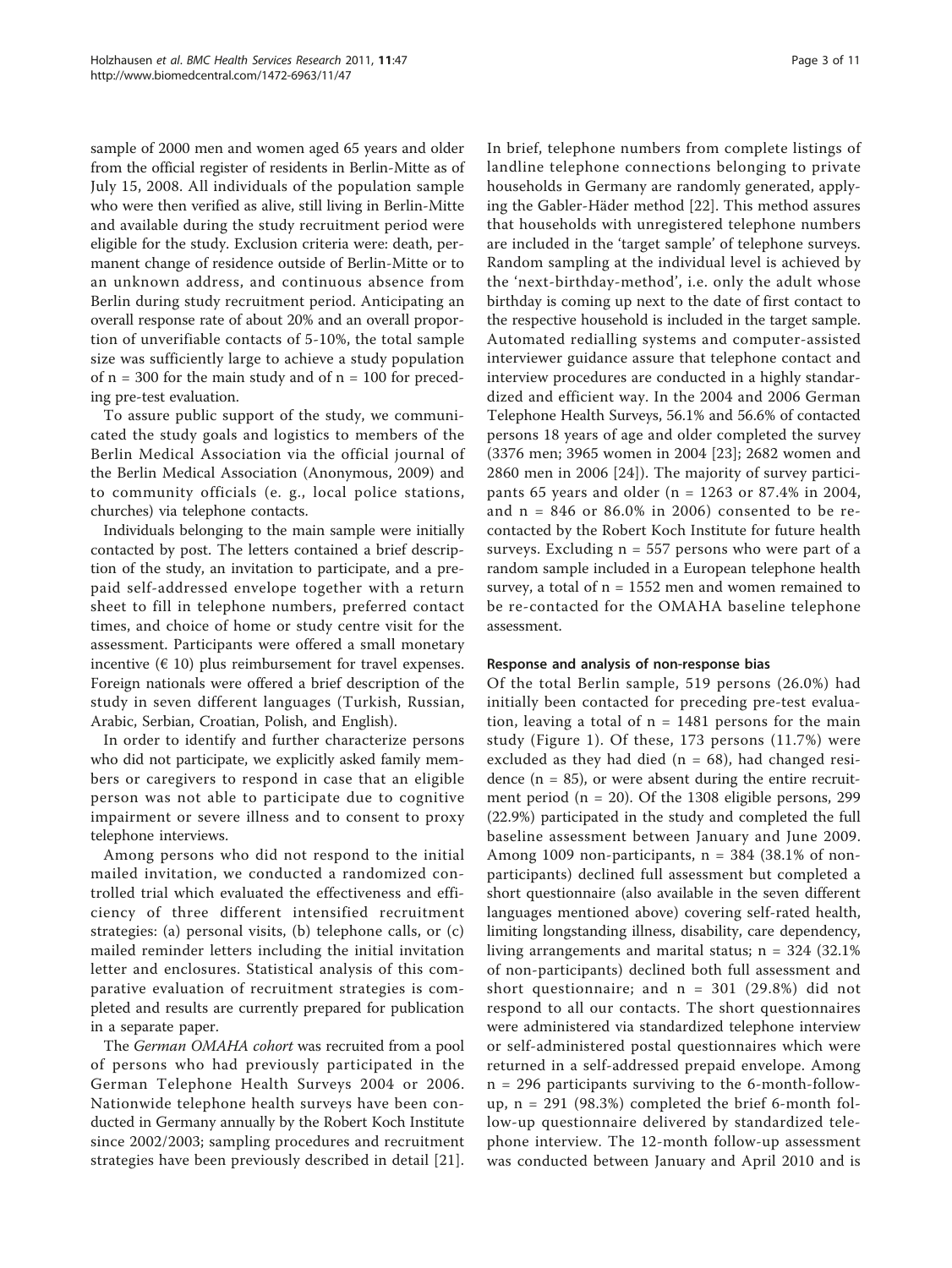<span id="page-3-0"></span>

complete for  $n = 248$  (85.2% of 291 participants surviving to 12 months). The concluding 18-month telephone follow-up was completed in October 2010 for n = 262 participants (91.0% of 288 participants surviving to month 18).

For preceding pre-test evaluation, a random sample of  $n = 100$  stratified by sex and five age groups (65-69, 70-74, 75-79, 80-84, 85+ years) was drawn from the German Telephone Health Survey sample 2007 [[25](#page-9-0)].

N = 1552 participants in previous German Telephone Health Surveys 2004 and 2006 were selected for the OMAHA study (Figure [2\)](#page-4-0), 329 persons (21.2%) were excluded because they had died or their telephone numbers were found to be disconnected. Of the remaining 1223 persons, 730 (59.7%) completed the OMAHA baseline assessment via computer-assisted telephone interview (CATI) between March and April 2009. Among non-participants, the majority ( $n = 334$ ) refused to participate, while some persons  $(n = 23)$  started but

did not complete the telephone interview, and  $n = 135$ (27.5%) could not be reached during the baseline study period. Of baseline participants,  $n = 670$  (91.8%) completed the brief 6-month telephone follow-up, administered via CATI. Among the 60 persons not continuing into follow-up, 5 had died in the interim, 30 refused to participate (11 stating that decision directly after baseline assessment), and 25 could no longer be reached by the given telephone number. The full 12-month followup assessment was conducted in May and June 2010 and was completed for  $n = 593$  (81.2%) of OMAHA baseline study participants (Figure [2](#page-4-0)). The concluding 18-month telephone follow-up is currently underway and will be completed by January 2011.

Non-response analyses will be conducted based on comparisons of key health and socio-demographic characteristics between participants and non-participants. For the nationwide cohort such information can be extracted from data collected during previous German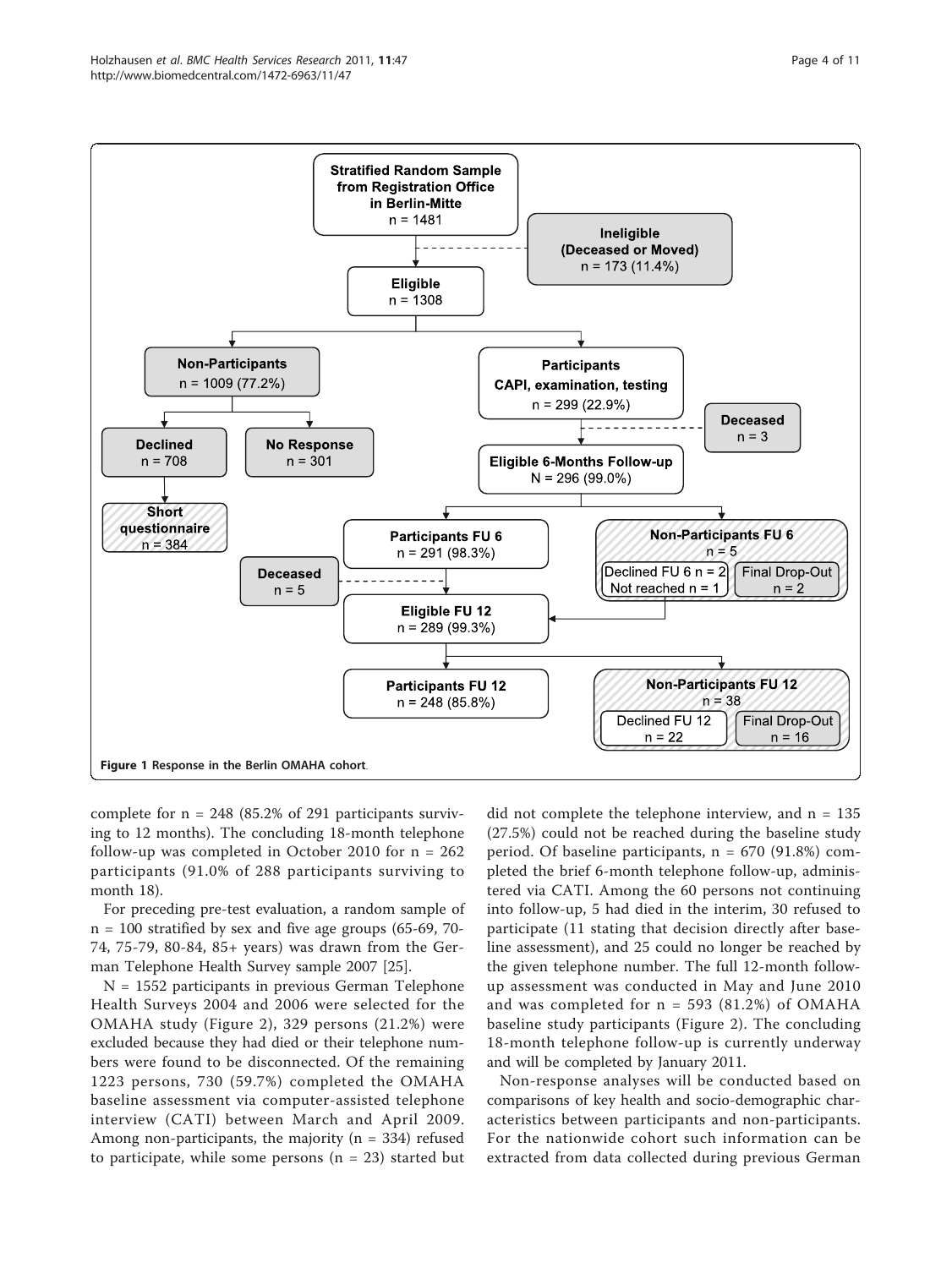

<span id="page-4-0"></span>

Telephone Health Survey contacts [[23](#page-9-0),[24\]](#page-9-0). In the Berlin cohort, information on age, sex, nationality, nursing home residence, and area deprivation score was available from the dataset provided by the residents registration office in Berlin-Mitte and official social statistics for the city of Berlin. Further comparisons between participants and non-participants with respect to health and disability as well as social networks and care dependence will be limited to the 38% subset of non-participants who answered a brief questionnaire for baseline assessment.

## Constructs and instruments

Within the conceptual framework depicted in Figure [3](#page-5-0), we selected and composed a set of instruments that would permit to provide valid, reliable, and efficient measures of (a) *multimorbidity*, (b) potential consequences of multimorbidity, including impairment of body functions and frailty, autonomy, quality of life, and health care services utilization, (c) personal and social resources likely to modify the association between multimorbidity and

outcome measures, (d) socio-demographic and biographical context variables.

Selection of instruments was based on extensive literature review and feasibility pre-testing. Table [1](#page-6-0) provides an overview of the main theoretical constructs, construct domains, and instruments. Assessment tools were aligned as closely as possible between the two OMAHA study arms (Berlin cohort and German cohort). Nevertheless, constructs covered and instruments used for their measurement differed to some degree according to the different assessment modes.

The theoretical construct of *multimorbidity* is composed of two domains: (a) health status as assessed by self-reported physician-diagnosed health conditions, history of surgical procedures, history of fractures past age 50 years, medication use within 7 days prior to the interview, and standardized measures (Berlin cohort only) of height, weight, waist and calf circumference, and blood pressure; (b) self-reported current symptoms and complaints including sensory limitations (vision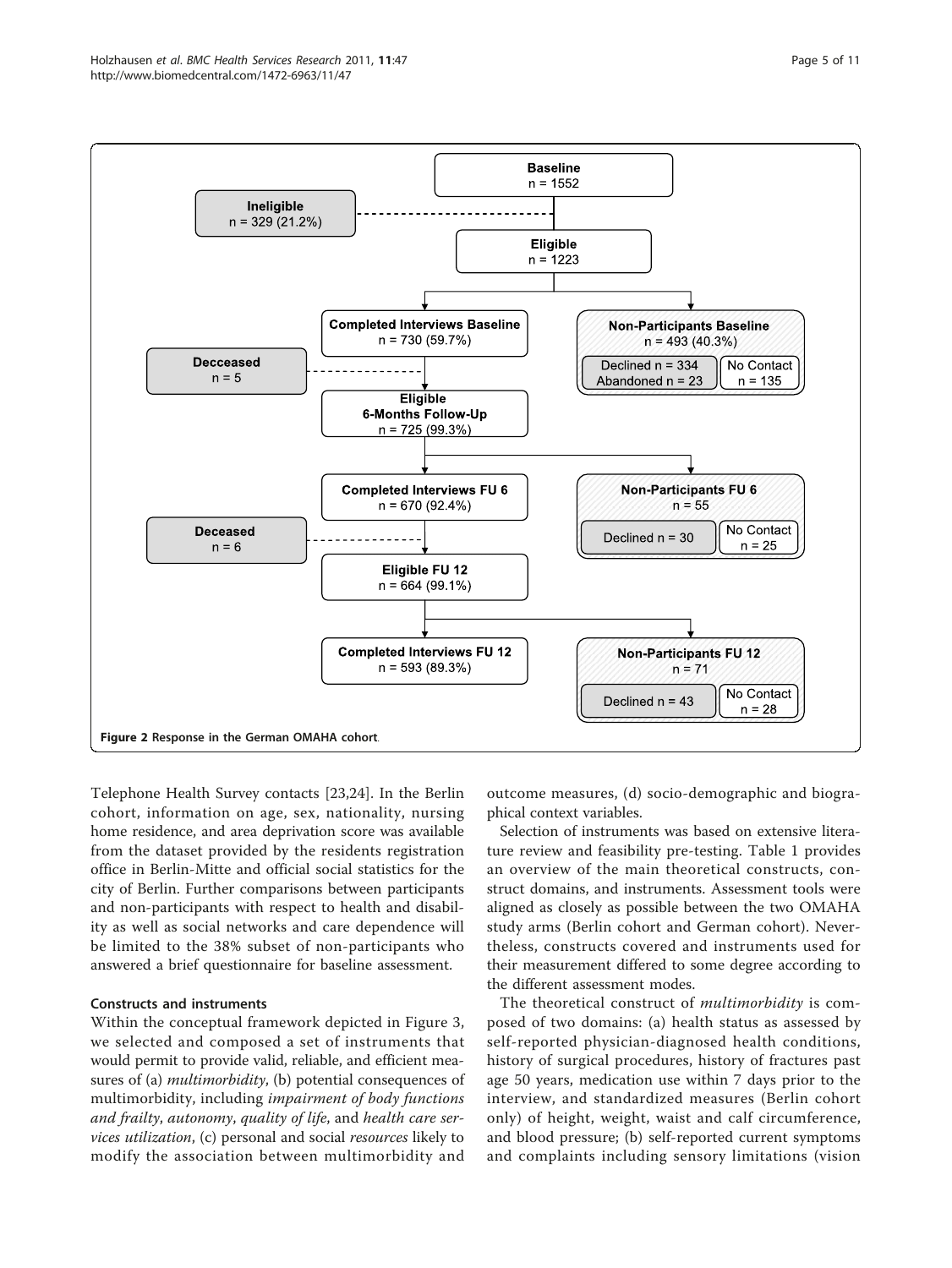<span id="page-5-0"></span>

Figure 3 Framework of the OMAHA Study.

and hearing problems), urinary and faecal incontinence, constipation, back pain, and joint complaints. Overall, 31 specific health conditions were covered in the CAPI and CATI following a standardized sequence of questions on first and last time of occurrence of symptoms, medical treatment within the past 12 months, and perceived level of condition specific limitation in daily life (Figure [4](#page-8-0)). Current symptoms of depression as assessed by the Patient Health Questionnaire (PHQ) were used as an indicator of mental health. Operations, falls (only Berlin cohort), and health services utilization were also assessed. Functional assessment covered (a) a short neuropsychological test battery, (including tests of orientation, episodic memory, verbal fluency, and psychomotor speed) and (b) standardized measures of physical functioning (including measures of grip strength, balance, and lower extremity dysfunction. The digit symbol substitution test (DSST) and physical functioning tests were restricted to the Berlin OMAHA study cohort. Conceptualizing frailty as a critical exhaustion of specific body functions or combinations of body functions we used previously published cut-off levels [\[26-29](#page-9-0)]. In this context, self-reported weight loss within the past 12 months, height loss since age 25 years, and history of falls within the past 12 months and the past four weeks were also assessed.

Standardized anthropometric measurements and automated assessment of current medication use were limited to the Berlin OMAHA study cohort. A complete inventory of all medications used within 7 days prior to the interview (including prescriptions as well as non-prescription drugs) was assured by scanning the original containers brought to the examination site for that purpose. All drugs were automatically coded by an underlying software system to the WHO-ATC system. Details on medication use also included self-reported indications, form of administration, frequency of intake, origin of the medicine, and duration of use.

Autonomy is conceptualized twofold as (a) absence of disability in daily life and dependence on care, and (b) perceived self-determination. Disability and dependence on care were assessed by standardized CAPI or CATI, covering questions on limitations in activities of daily living (ADL, IADL), and everyday competence. Questions on subjective self-determination were covered in the self-administered questionnaire and are hence limited to the Berlin cohort.

Quality of life comprises the following domains: selfrated health, subjective well-being and vitality, pain, health-related QoL, global life satisfaction, and preference-based quality of life. All of these except preference-based quality of life were assessed in both OMAHA cohorts by validated instruments via standardized interview (CAPI or CATI) or self-administered questionnaire. Preference-based QoL was assessed only in the Berlin cohort by the newly developed tool FLQM ('Fragebogen zur Lebensqualität multimorbider älterer Menschen') as part of the CAPI. Additional instruments to measure global life satisfaction (Satisfaction with Life Scale, SWLS) and subjective well-being (International Positive and Negative Affect Schedule, IPANAS) were administered in the Berlin cohort only.

Resources can roughly be divided into personal, social and organizational resources. As facets of personal resources, individual health-related behaviours (alcohol consumption, nutrition, tobacco use, physical activity), educational status, and income as well as housing and environment were assessed in both OMAHA cohorts by standardized self-administered questionnaire or CATI. Proactive coping as another important personal resource was assessed by the Proactive Coping Inventory (PCI) via self-administered questionnaire in the Berlin cohort only, since the PCI is not suitable for administration via CATI. As part of the social resource domain, social contacts were assessed in both OMAHA cohorts by the same validated instrument (MILVA). In lack of a validated instrument for administration by CATI, the assessment of subjective social support (by BSSS) was restricted to the Berlin OMAHA cohort. Organizational resources assessed were health insurance, family doctor, housing and environment, and nursing care level within the German healthcare system. Additional context variables covered age, critical life events, and migration background.

#### Power analysis

Due to the exploratory nature of the study and the multiplicity of outcomes, no power calculation was considered.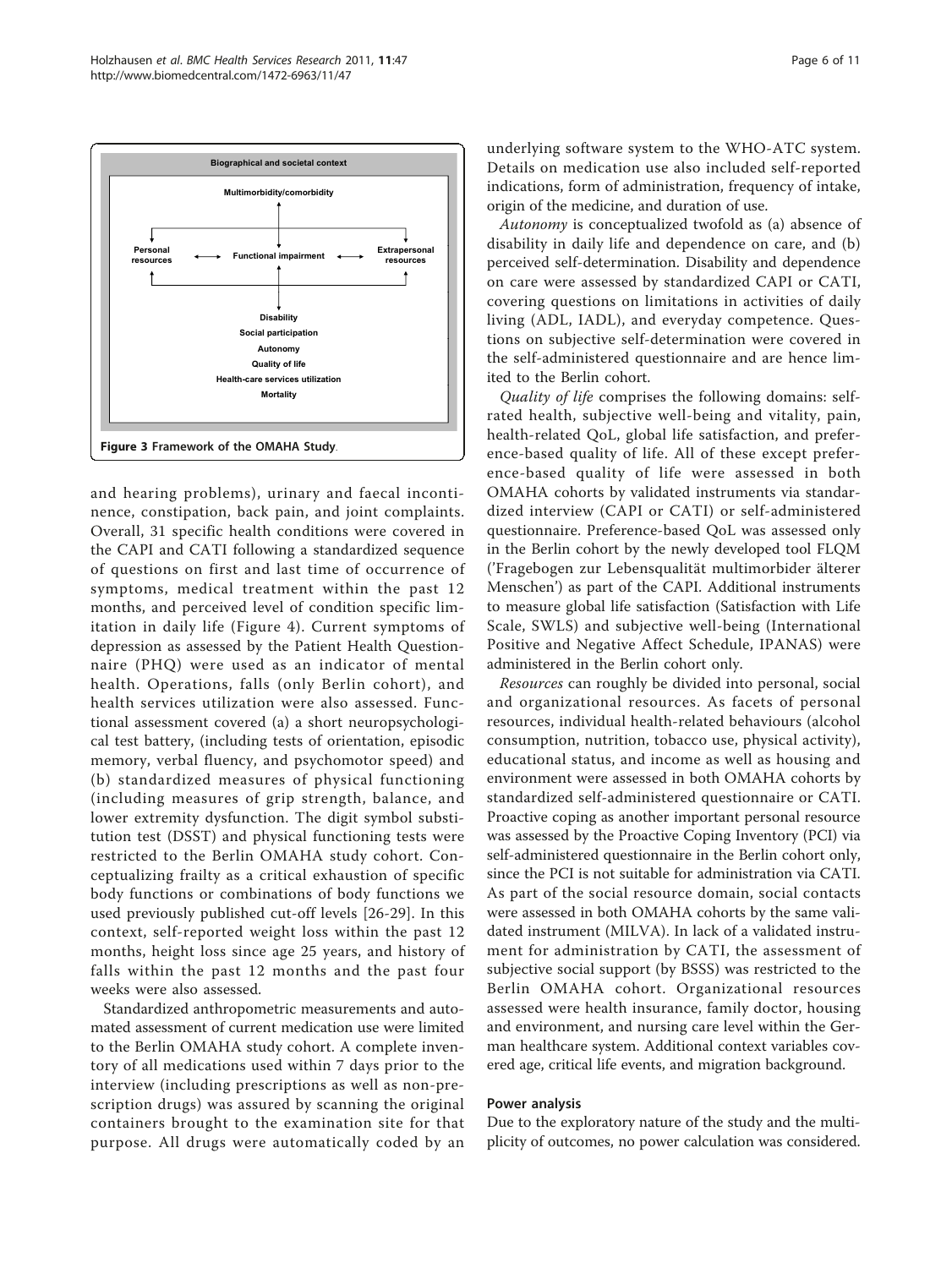# <span id="page-6-0"></span>Table 1 Constructs, facets, and measurement tools in OMAHA

| <b>Theoretical Construct and Facets</b>                  | <b>Measure</b>                                                                                     | Berlin<br>cohort | German<br>cohort |
|----------------------------------------------------------|----------------------------------------------------------------------------------------------------|------------------|------------------|
| Multimorbidity                                           |                                                                                                    |                  |                  |
| Long-standing or chronic disease                         | Minimum European Health Module (MEHM)[31,32]                                                       | P                | TI.              |
| Diseases and health problems                             | Closed-ended questions on medical conditions and health problems (cf. Figure<br>$(2)$ <sup>a</sup> |                  | T1               |
| Operations                                               | Open-ended questions for surgery since age 40, followed by closed-ended<br>questions <sup>a</sup>  |                  | TI.              |
| Regular medication                                       | Closed-ended question <sup>a</sup>                                                                 | P                | T1               |
| Depression                                               | Patient Health Questionnaire (PHQ2/9)[33,34]                                                       | P                | TI.              |
| Medication                                               | Barcode scanning and assessment of currently used medication[20]                                   | P                |                  |
| Falls                                                    | Closed-ended questions according to[35]                                                            | P                | TI.              |
| Fractures                                                | List <sup>a</sup>                                                                                  | P                |                  |
| Medical care                                             | According to German National Health Interview and Examination Survey[30]                           | SQ               | TI.              |
| Blood pressure                                           | Blood pressure meter b                                                                             | P                |                  |
| Weight                                                   | Electronic scales <sup>c</sup>                                                                     | P                |                  |
| Height                                                   | Portable stadiometer <sup>d</sup>                                                                  | P                |                  |
| Circumference of waist, calf, arm                        | Flexible measuring tape <sup>e</sup>                                                               | P                |                  |
| Quality of Life                                          |                                                                                                    |                  |                  |
| Self-rated overall health                                | Minimum European Health Module (MEHM; also question 2 in SF-36)[31,32]                             | P                | TI.              |
| Global life-satisfaction                                 | Single question <sup>a</sup>                                                                       | P                | TI               |
| Global life-satisfaction                                 | Satisfaction With Life Scale (SWLS)[36]                                                            | P                |                  |
| Global life-satisfaction                                 | Fragebogen zur Lebensqualität multimorbider älterer Menschen (FLQM)[37]                            | P                |                  |
| Subjective well-being                                    | International Positive and Negative Affect Schedule (IPANAS)[38,39]                                | PI               |                  |
| Comparative self-rated overall health                    | Closed-ended questions <sup>a</sup>                                                                | SQ               |                  |
| Health-related quality of life                           | EQ-5D[40,41]                                                                                       | SQ               | TI.              |
| Subjective well-being                                    | Vitality sub-scale of SF-36[42,43]                                                                 | SQ               | T1               |
| Pain                                                     | Questions 7 and 8 of SF-36; adapted time-frame[42,43]                                              | SQ               | TI.              |
| Autonomy                                                 |                                                                                                    |                  |                  |
| Limitations due to health problem                        | Minimum European Health Module (MEHM)[31,32]                                                       | PI               | TI.              |
| Need for assistance                                      | Closed-ended questions modified from[44]                                                           | P                | T1               |
| Functional health I: ADL                                 | According to Katz[45,46]                                                                           | P                | TI.              |
| Functional health I: IADL                                | According to Lawton & Brody[47,48]                                                                 | PI               | $\mathbb{E}$     |
| Functional health II: Functional<br>limitations          | Closed-ended questions adapted from[32]                                                            | SQ               | TI.              |
| Autonomy                                                 | Wahrgenommene Autonomie im Alter (WAA)[49]                                                         | SQ               |                  |
| Resources (incl. Socio-Demography) and Performance Tests |                                                                                                    |                  |                  |
| Year of birth                                            | According to German National Health Interview and Examination Survey[30]                           | PI               | TI.              |
| Gender                                                   | According to German National Health Interview and Examination Survey[30]                           | PI               | TI               |
| Marital status                                           | According to German National Health Interview and Examination Survey[30]                           | PI               | TI               |
| Education and employment                                 | According to German National Health Interview and Examination Survey[30]                           | PI               | TL               |
| Net household income                                     | According to German National Health Interview and Examination Survey[30]                           | PI               | TI.              |
| Household size                                           | Closed-ended questions [24]                                                                        | P                | TI.              |
| Number of and contact with<br>children                   | Closed-ended questions[44]                                                                         | P                | TL               |
| Religion                                                 | Closed-ended question [50]                                                                         | PI               | TI.              |
| Migration                                                | According to Schenk et al.[51]                                                                     | P                | TI.              |
| Health insurance                                         | According to German National Health Interview and Examination Survey[30]                           | SQ               |                  |
| Nursing care level                                       | Closed-ended question <sup>a</sup>                                                                 | PI               | TI.              |
| Housing and environment                                  | Mannheimer Inventar der Lebensverhältnisse im Alter (MILVA), subscale,<br>housing'[52]             | SQ               | TI.              |
| Social contacts                                          | Mannheimer Inventar der Lebensverhältnisse im Alter (MILVA), subscale,<br>contacts'[52]            | SQ               | TI.              |
| Social support                                           | Berliner Social Support Scales (BSSS)[53]                                                          | SQ               |                  |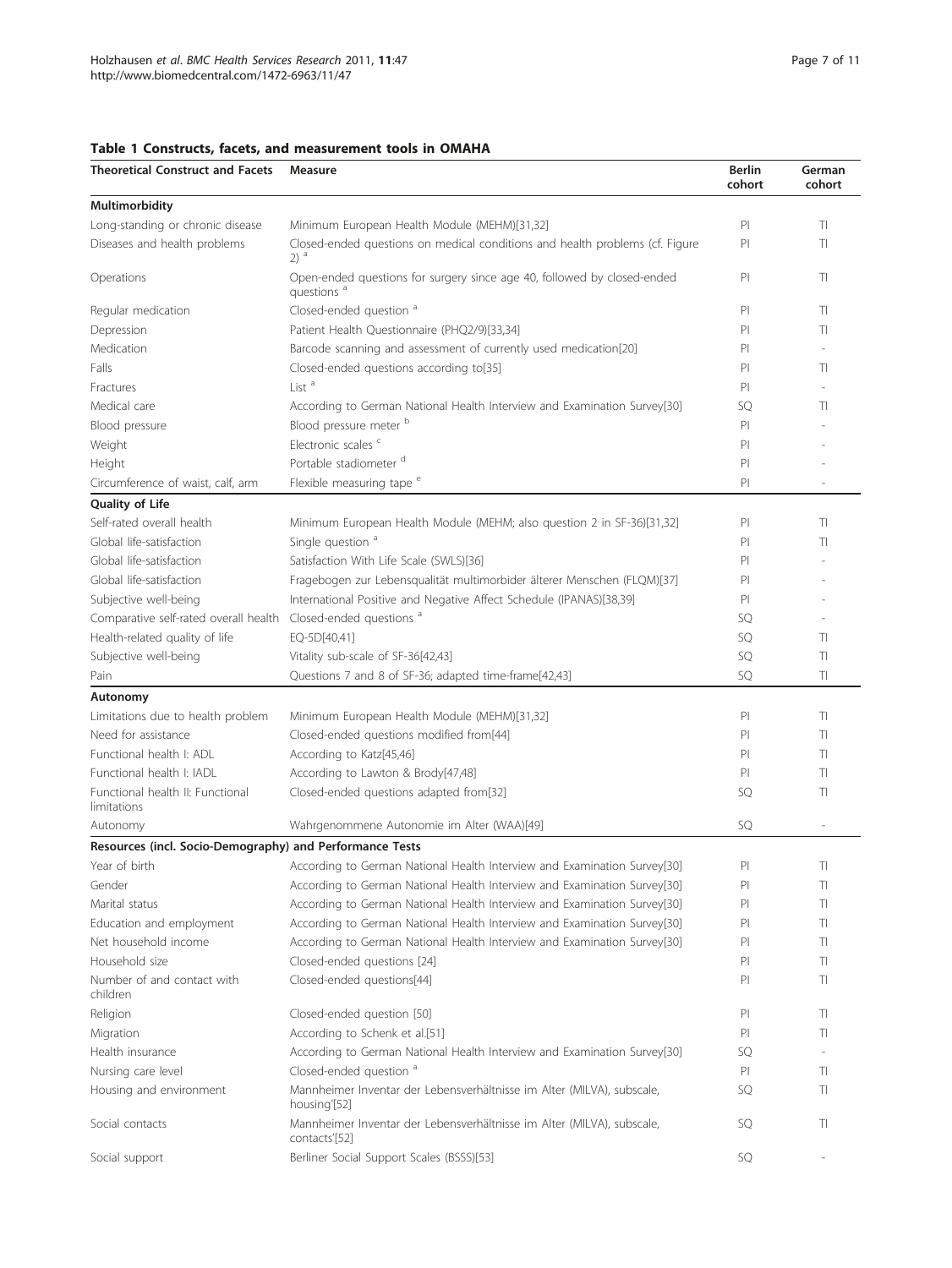| Page 8 of 11 |  |  |
|--------------|--|--|
|              |  |  |

| Nutrition                                   | Mini Nutritional Assessment (MNA)[54]                                                         | P         | TI |
|---------------------------------------------|-----------------------------------------------------------------------------------------------|-----------|----|
| Changes in height and weight                | Open-ended questions <sup>a</sup>                                                             | P         | TI |
| Healthcare products                         | List <sup>a</sup>                                                                             | P         | TI |
| Alcohol consumption                         | Alcohol Use Disorders Identification Test - alcohol consumption questions<br>(AUDIT-C)[55,56] | SO.       | TI |
| Smoking                                     | According to German National Health Interview and Examination Survey[30]                      | SQ        | TI |
| Medication addiction                        | Severity of Dependence Scale (SDS)[57,58]                                                     | <b>SQ</b> |    |
| Physical activity                           | Closed-ended questions <sup>a</sup>                                                           | SO.       | TI |
| Activities                                  | List <sup>a</sup>                                                                             | SO.       |    |
| Critical life-events                        | List following[59]                                                                            | SO.       |    |
| Coping                                      | Proactive Coping Inventory PCI[15]                                                            | <b>SQ</b> |    |
| Cognitive function: Episodic memory         | Memory Impairment Screen (MIS)[26,60,61]                                                      | P         | TI |
| Cognitive function: Verbal fluency          | Verbal fluency subtest of the CERAD test battery[62,63]                                       | P         | TI |
| Cognitive function: psychomotor<br>speed    | Digit symbol substitution test of WAIS (adapted German version from BASE)<br>[64, 65]         | P         |    |
| Cognitive function: Temporal<br>orientation | Subscale orientation of the ADAScog[26,66]                                                    | P         | TI |
| Grip Strength                               | Smedley dynamometer[67,68]                                                                    | P         |    |
| Functional Mobility                         | Timed Up and Go-Test[27]                                                                      | P         |    |
| Lower extremity function                    | Chair-Rise-Test[28]                                                                           | P         |    |
| Balance                                     | According to Guralnik[29]                                                                     | P         |    |

#### Table 1 Constructs, facets, and measurement tools in OMAHA (Continued)

 $PI =$  personal interview/assessment;  $SQ =$  self-complete questionnaire;  $TI =$  telephone interview.

a Self-developed questionnaire.

**b** Datascope Accutor Plus, the Netherlands.

<sup>c</sup> SECA, Germany, accuracy of measurement 0.1 kg.

<sup>d</sup> Holtain Ltd., UK, accuracy of measurement 0.1 cm.

<sup>e</sup> Hoechstmass, Sulzbach, Germany, accuracy of measurement 0.1 cm.

# Data management and preparation for analysis

A statistician supervised, validated, and where necessary corrected the data throughout the process of data-collection. Cleaned final data sets were provided by the statistician within less than 6 months after the completion of data collection. A detailed documentation of the process was continuously accessible to the research team.

#### Quality assurance

To achieve a high degree of standardization in the survey, the study nurses for personal interviews (CAPI) were initially trained and continuously supervised. Additional training sessions took place before the 12-months follow-up. Telephone interviewers were highly experienced in carrying out telephone health surveys and received specific training before the baseline interview as well as before the 6-month and 12-month follow-up interviews. Standard operation procedures (SOPs) were supplied for all parts of the computer-assisted interviews (CAPI and CATI), functional assessments, and anthropometric measurements. Quality standards and requirements for internal quality control were developed according to recognized epidemiological guidelines and standards applied in German Health Interview and Examination Surveys [[30](#page-9-0)].

# Discussion

The OMAHA project is a longitudinal epidemiological study in two population-based cohorts of older people aged 65 years or older using different methods of data collection. In the urban cohort (Berlin cohort), an ageand sex-stratified sample of residents of an inner-city district of Berlin was assessed by face-to-face interviews, self-administered questionnaires and measurement of physical functions and body measures. In the nationwide cohort (German cohort), participants of former German Health Telephone Surveys were assessed by telephone interview.

Our research is focused on the development of a comprehensive assessment of multi- and comorbidity and the analysis of patterns, correlates, determinants, and consequences of these. Also, an innovative instrument for preference-based QoL assessment among elders suffering from multimorbidity will be evaluated. On the methodological level, we examine the effectiveness and efficiency of different recruitment strategies and will characterize difficult-to-reach subgroups of the population 65 years and older. Data collection comprises four waves in each of the two cohorts: two more extensive waves at baseline and 12-month follow-up, and two very brief waves at months 6 and 18 from baseline assessment. This opens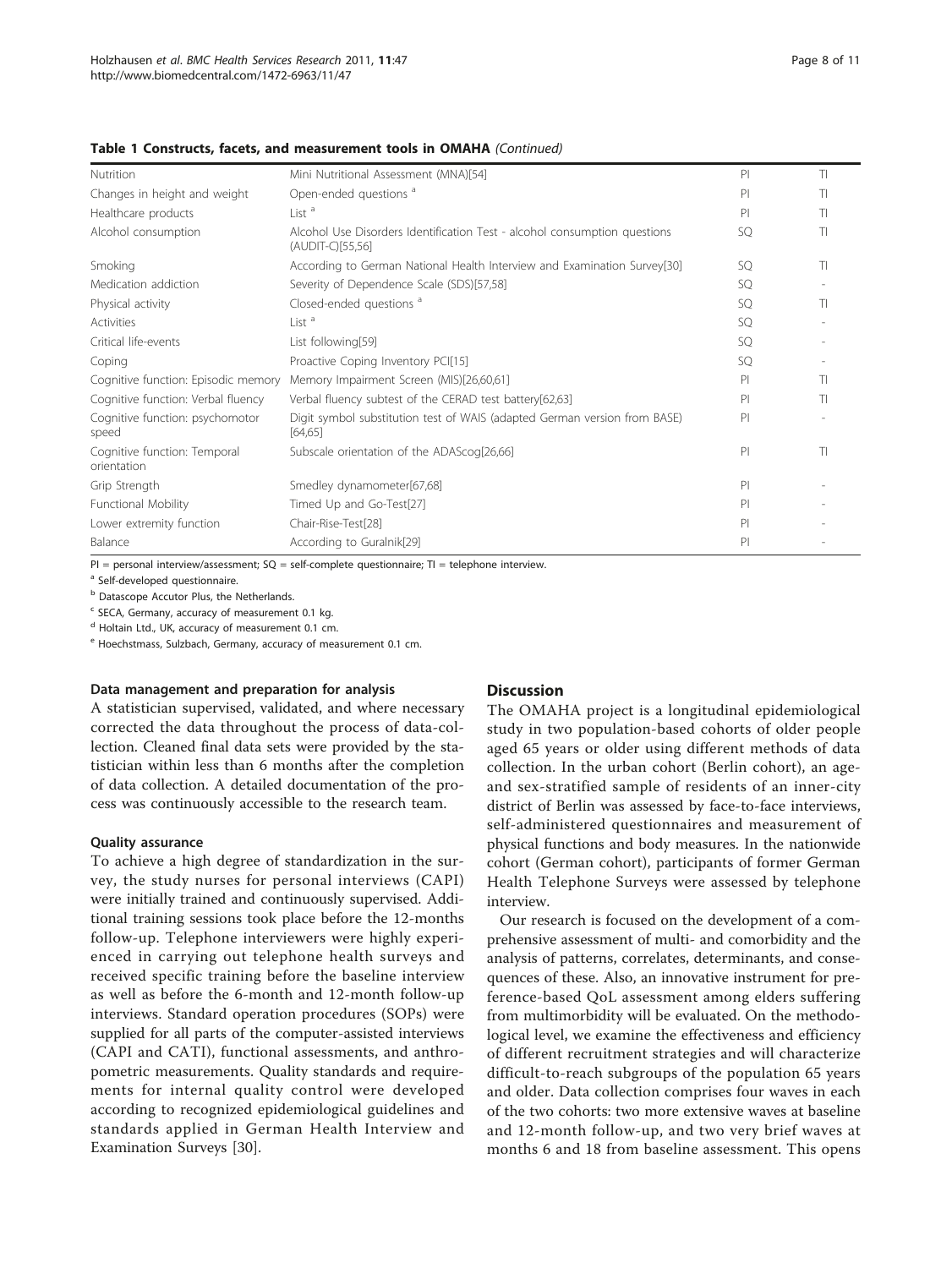<span id="page-8-0"></span>

up a wide range of opportunities for analyses on trajectories of health states, longitudinal relationships of outcome determinants, and, most importantly, causal relationships between conditions and trajectories over a period of 18 months.

The parallel application of instruments in the two cohorts and modes of administration (CAPI and CATI) will on the one hand allow us to identify those tools that are most suitable for telephone administration. On the other hand, we will also be able to make comparisons between the urban Berlin cohort and the nationwide cohort with respect to selected variables crosssectionally as well as longitudinally. The wide variety of measures relating to similar constructs allows us to soundly determine the psychometric properties of adaptations and new developments for geriatric and gerontological assessments in older age groups. After the completion of analyses relating to validity and reliability of (1) adaptations of existing measurement tools and (2) the newly developed quality of life assessment tool (FLQM) we will be able to provide a wide-ranged set of instruments and tools for personal and telephone assessment in population-based health surveys.

Clearly, the samples are subject to selective inclusion. Within the Berlin cohort, there were considerable differences in sample structure with respect to different major sub-populations, such as migrants or people living in nursing-homes and socio-economically deprived areas. In addition to the specified sub-populations, people suffering from dementia or cognitive impairment and those who are heavily restricted in their sensory capacity are not likely to be adequately represented in both cohorts. Because determining barriers and evaluating recruitment strategies are among our goals, we did not expect the participating sample to be representative. In contrast, analyses of the effectiveness and efficiency of the three different recruitment strategies in the Berlin cohort and detailed analysis of participant/non-participant characteristics in both cohorts will enable us to derive strategies on how to get better access to, and response from, these groups. In future studies, a strategy of oversampling underrepresented, yet notably prevalent and politically important groups could serve as one means to minimize selection bias.

OMAHA offers a wide spectrum of data related to health, functioning, social involvement, psychological well-being, and cognitive capacity throughout old age in Germany, opening up new opportunities for further gerontological and geriatric research. Results from the study will add to methodological as well as content-specific discourses on human resources for maintaining high levels of autonomy and quality of life in old age, even in the face of multiple health burdens and morbidity.

#### Acknowledgements

The project described in this article is funded by the Federal Ministry of Education and Research under Grant Number 01ET0701. It has been approved by the local ethics committee under approval number EA2/066/08. The contents of this publication are solely the responsibility of the authors.

#### Author details

<sup>1</sup> Charité - Universitätsmedizin Berlin, Charitéplatz 1, D-10117 Berlin, Germany. <sup>2</sup>Robert Koch Institute, General-Pape-Str. 62-66, D-12101 Berlin, Germany 3 Universitätsklinikum Freiburg, Sektion Tumorepidemiologie, Elsässerstr. 2, D-79110 Freiburg, Germany. <sup>4</sup> Gemeinsamer Bundesausschuss, Wegelystraße 8, D-10623 Berlin, Germany.

#### Authors' contributions

MH and CSN conceptualized and supervised the study, analyzed the data and wrote the final manuscript. JF, MB and PM conceptualized and supervised the study, analyzed the data and made substantial contributions to the writing of the final manuscript. JWelke, JSM, HK, UH assisted in the conceptualization of the study, provided specific knowledge, made substantial contributions to the acquisition and quality assurance of the data and contributed to the final manuscript. RD, NS, IKS, JWiskott provided specific knowledge, made substantial contributions to the acquisition and quality assurance of the data and contributed to the final manuscript. AE assisted in the conceptualization of the study, analyzed the data and contributed to the final manuscript. BG analyzed the data and contributed to the final manuscript. MW made substantial contributions to the acquisition and quality assurance of the data and contributed to the final manuscript.

#### Competing interests

The authors declare that they have no competing interests.

Received: 31 December 2010 Accepted: 25 February 2011 Published: 25 February 2011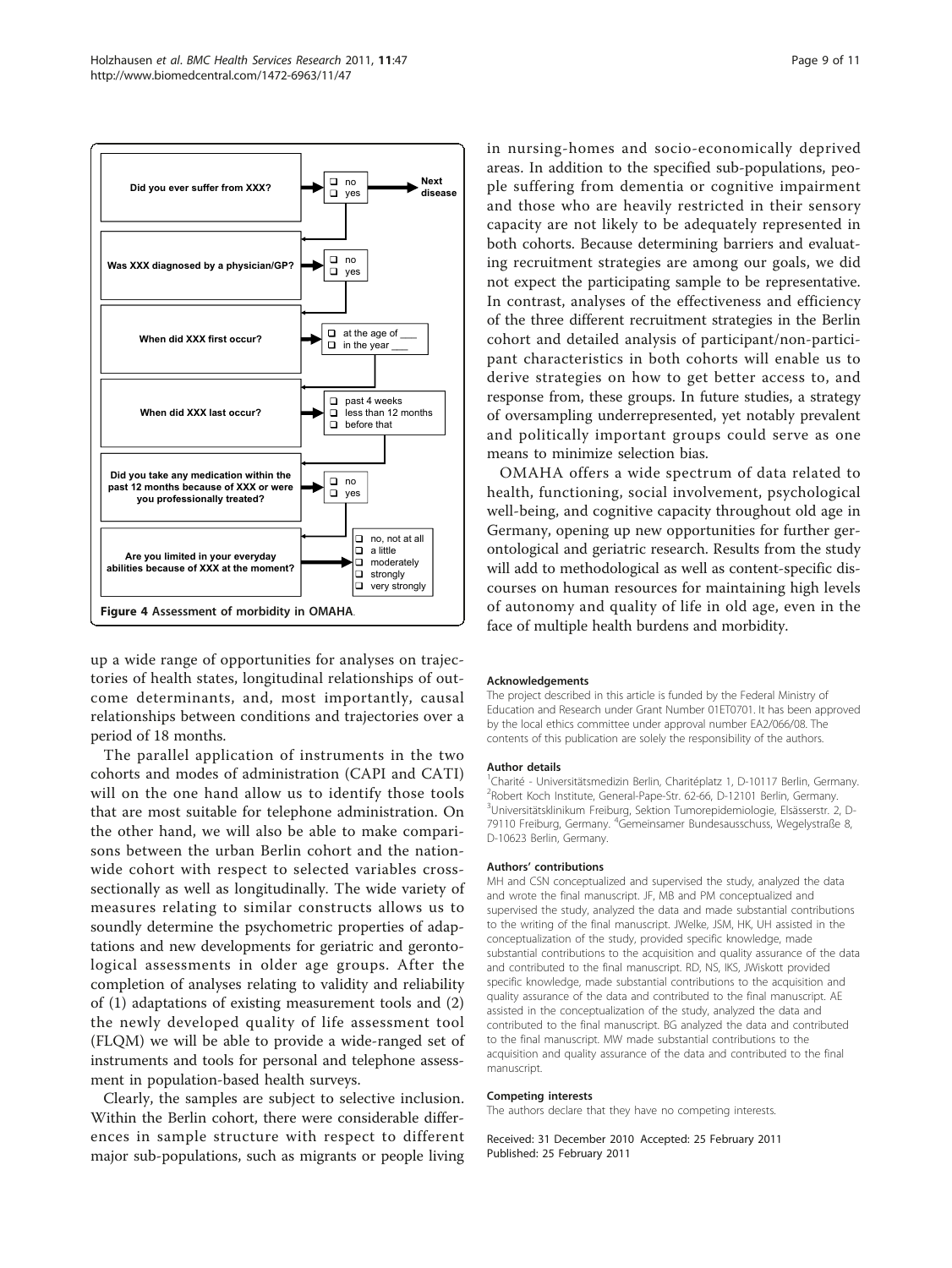- <span id="page-9-0"></span>1. Anderson G, Horvath J: [The growing burden of chronic disease in](http://www.ncbi.nlm.nih.gov/pubmed/15158105?dopt=Abstract) [America.](http://www.ncbi.nlm.nih.gov/pubmed/15158105?dopt=Abstract) Public Health Reports 2004, 119:263-270.
- 2. Fortin M, Soubhi H, Hudon C, Bayliss EA, van den Akker M: [Multimorbidity](http://www.ncbi.nlm.nih.gov/pubmed/17510108?dopt=Abstract)'s [many challenges - time to focus on the needs of this vulnerable and](http://www.ncbi.nlm.nih.gov/pubmed/17510108?dopt=Abstract) [growing population.](http://www.ncbi.nlm.nih.gov/pubmed/17510108?dopt=Abstract) British Medical Journal 2007, 334:1016-1017.
- 3. State of World Population. 2009 [\[http://www.unfpa.org/swp/2009/en/](http://www.unfpa.org/swp/2009/en/)].
- 4. Feinstein AR: The pre-therapeutic classification of co-morbidity in chronic disease. Journal of Chronic Diseases 1970, 23:455-468.
- 5. Fortin M, Hudon C, Haggerty J, van den Akker M, Almirall J: [Prevalence](http://www.ncbi.nlm.nih.gov/pubmed/20459621?dopt=Abstract) [estimates of multimorbidity: a comparative study of two sources.](http://www.ncbi.nlm.nih.gov/pubmed/20459621?dopt=Abstract) BMC Health Services Research 2010, 10:111.
- 6. Scheidt-Nave C, Richter S, Fuchs J, Kuhlmey A: Challenges to health research for aging populations using the example of "multimorbidity". Bundesgesundheitsblatt Gesundheitsforschung Gesundheitsschutz 2010, 52:441-450.
- 7. de Groot V, Beckerman H, Lankhorst GJ, Bouter LM: [How to measure](http://www.ncbi.nlm.nih.gov/pubmed/12725876?dopt=Abstract) [comorbidity. a critical review of available methods.](http://www.ncbi.nlm.nih.gov/pubmed/12725876?dopt=Abstract) Journal of Clinical Epidemiology 2003, 56:221-229.
- 8. van den Akker M, Buntinx F, Roos S, Knottnerus JA: [Problems in](http://www.ncbi.nlm.nih.gov/pubmed/11438407?dopt=Abstract) [determining occurrence rates of multimorbidity.](http://www.ncbi.nlm.nih.gov/pubmed/11438407?dopt=Abstract) Journal of Clinical Epidemiology 2001, 54:675-679.
- 9. Kaplan RM: [The significance of quality of life in health care.](http://www.ncbi.nlm.nih.gov/pubmed/12803306?dopt=Abstract) Quality of Life Research 2003, 12(Suppl 1):3-16.
- 10. Fortin M, Bravo G, Hudon C, Lapointe L, Almirall J, Dubois MF, Vanasse A: [Relationship between multimorbidity and health-related quality of life of](http://www.ncbi.nlm.nih.gov/pubmed/16411033?dopt=Abstract) [patients in primary care.](http://www.ncbi.nlm.nih.gov/pubmed/16411033?dopt=Abstract) Quality of Life Research 2006, 15:83-91.
- 11. Haywood KL, Garratt AM, Fitzpatrick R: [Quality of life in older people: a](http://www.ncbi.nlm.nih.gov/pubmed/16119178?dopt=Abstract) [structured review of generic self-assessed health instruments.](http://www.ncbi.nlm.nih.gov/pubmed/16119178?dopt=Abstract) Quality of Life Research 2005, 14:1651-1668.
- 12. Hunt SM: [The problem of quality of life.](http://www.ncbi.nlm.nih.gov/pubmed/9226977?dopt=Abstract) Quality of Life Research 1997, 6:205-212.
- 13. Moons P, Budts W, De Geest S: [Critique on the conceptualisation of](http://www.ncbi.nlm.nih.gov/pubmed/16696978?dopt=Abstract) [quality of life: A review and evaluation of different conceptual](http://www.ncbi.nlm.nih.gov/pubmed/16696978?dopt=Abstract) [approaches.](http://www.ncbi.nlm.nih.gov/pubmed/16696978?dopt=Abstract) International journal of Nursing Studies 2006, 43:891-901.
- 14. Valderas JM, Starfield B, Sibbald B, Salisbury C, Roland M: [Defining](http://www.ncbi.nlm.nih.gov/pubmed/19597174?dopt=Abstract) [comorbidity: implications for understanding health and health services.](http://www.ncbi.nlm.nih.gov/pubmed/19597174?dopt=Abstract) Annals of Family Medicine 2009, 7:357-363.
- 15. German test-version 1 (2000) of the Proactive Coping Inventory PCI. [\[http://userpage.fu-berlin.de/~health/pcigerman1.htm](http://userpage.fu-berlin.de/~health/pcigerman1.htm)].
- 16. Parker MG, Thorslund M: [Health trends in the elderly population: getting](http://www.ncbi.nlm.nih.gov/pubmed/17440120?dopt=Abstract) [better and getting worse.](http://www.ncbi.nlm.nih.gov/pubmed/17440120?dopt=Abstract) The Gerontologist 2007, 47:150-158.
- Starfield B: [Threads and yarns: weaving the tapestry of comorbidity.](http://www.ncbi.nlm.nih.gov/pubmed/16569711?dopt=Abstract) Annals of Family Medicine 2006, 4:101-103.
- 18. Gesundheit im Alter. [[http://www.gesundheitsforschung-bmbf.de/de/1958.](http://www.gesundheitsforschung-bmbf.de/de/1958.php) [php](http://www.gesundheitsforschung-bmbf.de/de/1958.php)].
- 19. Autonomy Despite Multimorbidity. [[http://www.ama-consortium.de/index](http://www.ama-consortium.de/index-e.html)[e.html](http://www.ama-consortium.de/index-e.html)].
- 20. Kurth BM, Kamtsiuris P, Holling H, Schlaud M, Dolle R, Ellert U, Kahl H, Knopf H, Lange M, Mensink GB, et al: [The challenge of comprehensively](http://www.ncbi.nlm.nih.gov/pubmed/18533019?dopt=Abstract) mapping children'[s health in a nation-wide health survey: design of the](http://www.ncbi.nlm.nih.gov/pubmed/18533019?dopt=Abstract) [German KiGGS-Study.](http://www.ncbi.nlm.nih.gov/pubmed/18533019?dopt=Abstract) BMC Public Health 2008, 8:196.
- 21. Kohler M, Rieck A, Broch S: [Methode und Design des telefonischen](http://www.ncbi.nlm.nih.gov/pubmed/16220261?dopt=Abstract) [Gesundheitssurvey 2003.](http://www.ncbi.nlm.nih.gov/pubmed/16220261?dopt=Abstract) Bundesgesundheitsblatt Gesundheitsforschung Gesundheitsschutz 2005, 48:1224-1230.
- 22. Häder S, Gabler S: Ein neues Stichprobendesign für telefonische Umfragen in Deutschland. (A new random sampling design for telephone surveys in Germany). In Telefonstichproben in Deutschland (Telephone random sampling in Germany). Edited by: Gabler S, Häder S, Hoffmeyer-Zlotnik JHP. Opladen: Westdeutscher Verlag; 1998:69-88.
- 23. Bundesweiter Telefongesundheitssurvey (2. Welle GSTel04). [\[http://](http://www.rki.de/cln_169/nn_201174/DE/Content/GBE/Erhebungen/Gesundheitsurveys/Geda/Cati04__inhalt.html) [www.rki.de/cln\\_169/nn\\_201174/DE/Content/GBE/Erhebungen/](http://www.rki.de/cln_169/nn_201174/DE/Content/GBE/Erhebungen/Gesundheitsurveys/Geda/Cati04__inhalt.html) [Gesundheitsurveys/Geda/Cati04\\_\\_inhalt.html](http://www.rki.de/cln_169/nn_201174/DE/Content/GBE/Erhebungen/Gesundheitsurveys/Geda/Cati04__inhalt.html)].
- 24. Bundesweiter Telefongesundheitssurvey (4. Welle GSTel06). [\[http://](http://www.rki.de/cln_169/nn_201174/DE/Content/GBE/Erhebungen/Gesundheitsurveys/Geda/Cati06__inhalt.html) [www.rki.de/cln\\_169/nn\\_201174/DE/Content/GBE/Erhebungen/](http://www.rki.de/cln_169/nn_201174/DE/Content/GBE/Erhebungen/Gesundheitsurveys/Geda/Cati06__inhalt.html) [Gesundheitsurveys/Geda/Cati06\\_\\_inhalt.html](http://www.rki.de/cln_169/nn_201174/DE/Content/GBE/Erhebungen/Gesundheitsurveys/Geda/Cati06__inhalt.html)].
- 25. Bisherige Telefonsurveys am RKI (GSTel 03-07). [\[http://www.rki.de/](http://www.rki.de/cln_151/nn_201180/DE/Content/GBE/Erhebungen/Gesundheitsurveys/Geda/Bisherige__tel__survey__inhalt.html?__nnn=true) [cln\\_151/nn\\_201180/DE/Content/GBE/Erhebungen/Gesundheitsurveys/Geda/](http://www.rki.de/cln_151/nn_201180/DE/Content/GBE/Erhebungen/Gesundheitsurveys/Geda/Bisherige__tel__survey__inhalt.html?__nnn=true) [Bisherige\\_\\_tel\\_\\_survey\\_\\_inhalt.html?\\_\\_nnn=true](http://www.rki.de/cln_151/nn_201180/DE/Content/GBE/Erhebungen/Gesundheitsurveys/Geda/Bisherige__tel__survey__inhalt.html?__nnn=true)].
- 26. Beinhoff U, Hilbert V, Bittner D, Grön G, Riepe MW: [Screening for cognitive](http://www.ncbi.nlm.nih.gov/pubmed/16158010?dopt=Abstract) [impairment: A triage for outpatient care.](http://www.ncbi.nlm.nih.gov/pubmed/16158010?dopt=Abstract) Dementia and Geriatric Cognitive Disorders 2005, 20:278-285.
- 27. Podsiadlo D, Richardson S: The timed "Up & Go": a test of basic functional mobility for frail elderly persons. Journal of the American Geriatric Society 1991, 39:142-148.
- 28. Guralnik JM, Ferrucci L, Simonsick EM, Salive ME, Wallace RB: [Lower](http://www.ncbi.nlm.nih.gov/pubmed/7838189?dopt=Abstract)[extremity function in persons over the age of 70 years as a predictor of](http://www.ncbi.nlm.nih.gov/pubmed/7838189?dopt=Abstract) [subsequent disability.](http://www.ncbi.nlm.nih.gov/pubmed/7838189?dopt=Abstract) New England Journal of Medicine 1995, 332:556-561.
- 29. Guralnik JM, Simonsick EM, Ferrucci L, Glynn RJ, Berkman LF, Blazer DG, Scherr PA, Wallace RB: [A short physical performance battery assessing](http://www.ncbi.nlm.nih.gov/pubmed/8126356?dopt=Abstract) [lower extremity function: association with self-reported disability and](http://www.ncbi.nlm.nih.gov/pubmed/8126356?dopt=Abstract) [prediction of mortality and nursing home admission.](http://www.ncbi.nlm.nih.gov/pubmed/8126356?dopt=Abstract) Journal of Gerontology 1994, 49:M85-94.
- 30. Bellach BM, Knopf H, Thefeld W: The German Health Survey 1997/98. Gesundheitswesen 1998, 60(Suppl 2):59-68.
- 31. Robine JM, Jagger C, Euro RG: [Creating a coherent set of indicators to](http://www.ncbi.nlm.nih.gov/pubmed/14533742?dopt=Abstract) [monitor health across Europe: the Euro-REVES 2 project.](http://www.ncbi.nlm.nih.gov/pubmed/14533742?dopt=Abstract) European Journal of Public Health 2003, 13(Suppl 3):6-14.
- 32. European Health Interview Survey (EHIS) Questionnaire. [[http://ec.europa.](http://ec.europa.eu/health/ph_information/implement/wp/systems/docs/ev_20070315_ehis_en.pdf) [eu/health/ph\\_information/implement/wp/systems/docs/](http://ec.europa.eu/health/ph_information/implement/wp/systems/docs/ev_20070315_ehis_en.pdf) [ev\\_20070315\\_ehis\\_en.pdf](http://ec.europa.eu/health/ph_information/implement/wp/systems/docs/ev_20070315_ehis_en.pdf)].
- 33. Kroenke K, Spitzer RL, Williams JB: [The PHQ-9: validity of a brief](http://www.ncbi.nlm.nih.gov/pubmed/11556941?dopt=Abstract) [depression severity measure.](http://www.ncbi.nlm.nih.gov/pubmed/11556941?dopt=Abstract) Journal of General Internal Medicine 2001, 16:606-613.
- 34. Löwe B, Spitzer RL, Zipfel S, Herzog W: PRIME MD Patient Health Questionnaire (PHQ). 2 edition. Karlsruhe: Pfizer; 2002.
- 35. Lamb SE, Jorstad-Stein EC, Hauer K, Becker C: Development of a common outcome data set for fall injury prevention trials: the Prevention of Falls Network Europe consensus. Journal of the American Geriatric Society 2005, 53:1618-1622.
- Diener E, Emmons RA, Larsen RJ, Griffin S: [The Satisfaction with Life Scale.](http://www.ncbi.nlm.nih.gov/pubmed/16367493?dopt=Abstract) Journal of Personality Assessment 1985, 49:71-75.
- 37. Holzhausen M, Kuhlmey A, Martus P: Individualized measurement of quality of life in older adults: development and pilot testing of a new tool. European Journal of Ageing 2010, 7:201-211.
- 38. Thompson ER: Development and validation of an internationally reliable short-form of the positive and negative affect schedule (PANAS). Journal of Cross-Cultural Psychology 2007, 38:227-242.
- 39. Krohne HW, Egloff B, Kohlmann CW, Tausch A: Untersuchungen mit einer deutschen Version der "Positive and Negative Affect Schedule" (PANAS). Diagnostica 1996, 42:139-156.
- 40. Greiner W, Weijnen T, Nieuwenhuizen M, Oppe S, Badia X, Busschbach J, Buxton MJ, Dolan P, Kind P, Krabbe P, et al: [A single European currency](http://www.ncbi.nlm.nih.gov/pubmed/15609189?dopt=Abstract) [for EQ-5D health states. Results from a six-country study.](http://www.ncbi.nlm.nih.gov/pubmed/15609189?dopt=Abstract) European Journal of Health Economics 2003, 4:222-231.
- 41. von der Schulenburg JM, Claes C, Greiner W, Uber A: Die deutsche Version des EuroQol-Fragebogens. Zeitschrift für Gesundheitswissenschaften 1998, 6:3-20.
- 42. Morfeld M, Bullinger M, Nantke J, Brahler E: [The version 2.0 of the SF-36](http://www.ncbi.nlm.nih.gov/pubmed/16300173?dopt=Abstract) [Health Survey: results of a population-representative study.](http://www.ncbi.nlm.nih.gov/pubmed/16300173?dopt=Abstract) Sozial- und Praventivmedizin 2005, 50:292-300.
- 43. Bullinger M, Kirchberger I, Ware J: Der deutsche SF-36 Health Survey, Übersetzung und psychometrische Testung eines krankheitsübergreifenden Instrumentes zur Erfassung der gesundheitsbezogenen Lebensqualität. Zeitschrift für Gesundheitswissenschaften 1995, 1:21-36.
- 44. Die zweite Welle des Alterssurveys Erhebungsdesign und Instrumente. [[http://www.dza.de/fileadmin/dza/pdf/Alterssurvey\\_Instrumente.pdf\]](http://www.dza.de/fileadmin/dza/pdf/Alterssurvey_Instrumente.pdf).
- 45. Katz S, Ford AB, Moskowitz RW, Jackson BA, Jaffe MW: [Studies of illness in](http://www.ncbi.nlm.nih.gov/pubmed/14044222?dopt=Abstract) [the aged. The index of ADL: a standardized measure of biological and](http://www.ncbi.nlm.nih.gov/pubmed/14044222?dopt=Abstract) [psychosocial functioning.](http://www.ncbi.nlm.nih.gov/pubmed/14044222?dopt=Abstract) Journal of the American Medical Association 1963, 185:914-919.
- 46. Katz S, Down TD, Cash HR, Grotz RC: [Progress in development of the](http://www.ncbi.nlm.nih.gov/pubmed/5420677?dopt=Abstract) [index of ADL.](http://www.ncbi.nlm.nih.gov/pubmed/5420677?dopt=Abstract) The Gerontologist 1970, 10:20-30.
- 47. Lawton MP, Brody EM: [Assessment of older people: self-maintaining and](http://www.ncbi.nlm.nih.gov/pubmed/5349366?dopt=Abstract) [instrumental activities of daily living.](http://www.ncbi.nlm.nih.gov/pubmed/5349366?dopt=Abstract) The Gerontologist 1969, 9:179-186.
- 48. Lawton MP: The functional assessment of elderly people. Journal of the American Geriatric Society 1971, 19:465-481.
- 49. Wahrgenommene Autonomie im Alter (WAA). [[http://userpage.fu-berlin.](http://userpage.fu-berlin.de/~health/autonomie.htm) [de/~health/autonomie.htm\]](http://userpage.fu-berlin.de/~health/autonomie.htm).
- 50. SOEP 2007 Methodenbericht. [[http://www.diw.de/documents/](http://www.diw.de/documents/dokumentenarchiv/17/diw_01.c.333740.de/meth_2007.pdf) [dokumentenarchiv/17/diw\\_01.c.333740.de/meth\\_2007.pdf](http://www.diw.de/documents/dokumentenarchiv/17/diw_01.c.333740.de/meth_2007.pdf)].